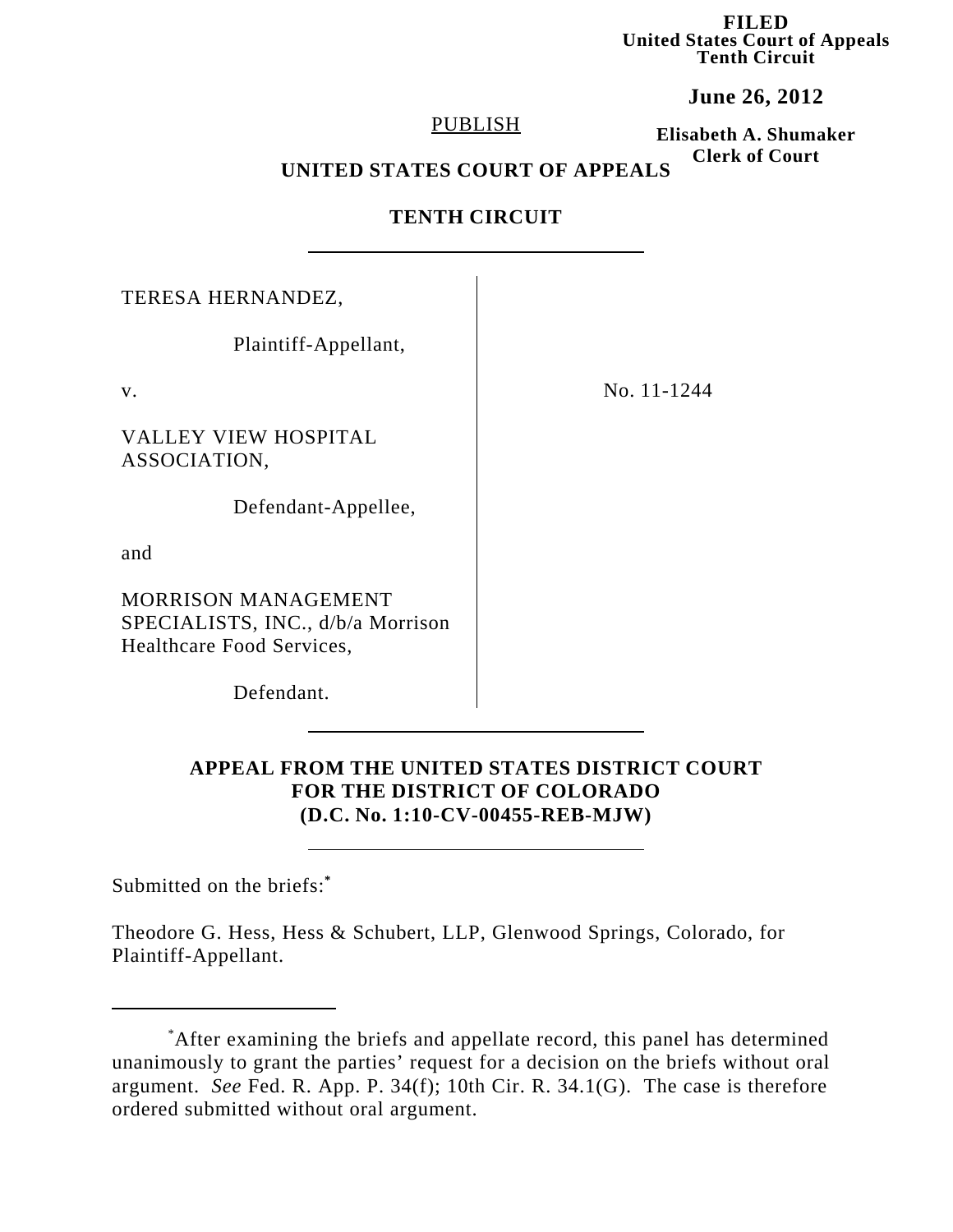Michael C. Santo, Bechtel & Santo, LLP, Grand Junction, Colorado, for Defendant-Appellee.

Before **KELLY**, **MURPHY**, and **MATHESON**, Circuit Judges.

**MATHESON**, Circuit Judge.

Teresa Hernandez sued Valley View Hospital Association for race and national origin discrimination in violation of Title VII of the Civil Rights Act of 1964, 42 U.S.C. § 2000e to 2000e17.<sup>1</sup> The district court granted summary judgment for Valley View on Ms. Hernandez's claims for hostile work environment and constructive discharge, and dismissed her retaliation claim as time-barred.

Exercising jurisdiction under 28 U.S.C. § 1291, we reverse on the hostile work environment and constructive discharge claims and affirm on the retaliation claim.

<sup>&</sup>lt;sup>1</sup>Pursuant to Fed. R. App. P.  $42(b)$ , the parties stipulated to dismiss the appeal as to defendant Morrison Management Specialists, Inc. *See* No. 11-1244, Order of Sept. 15, 2011.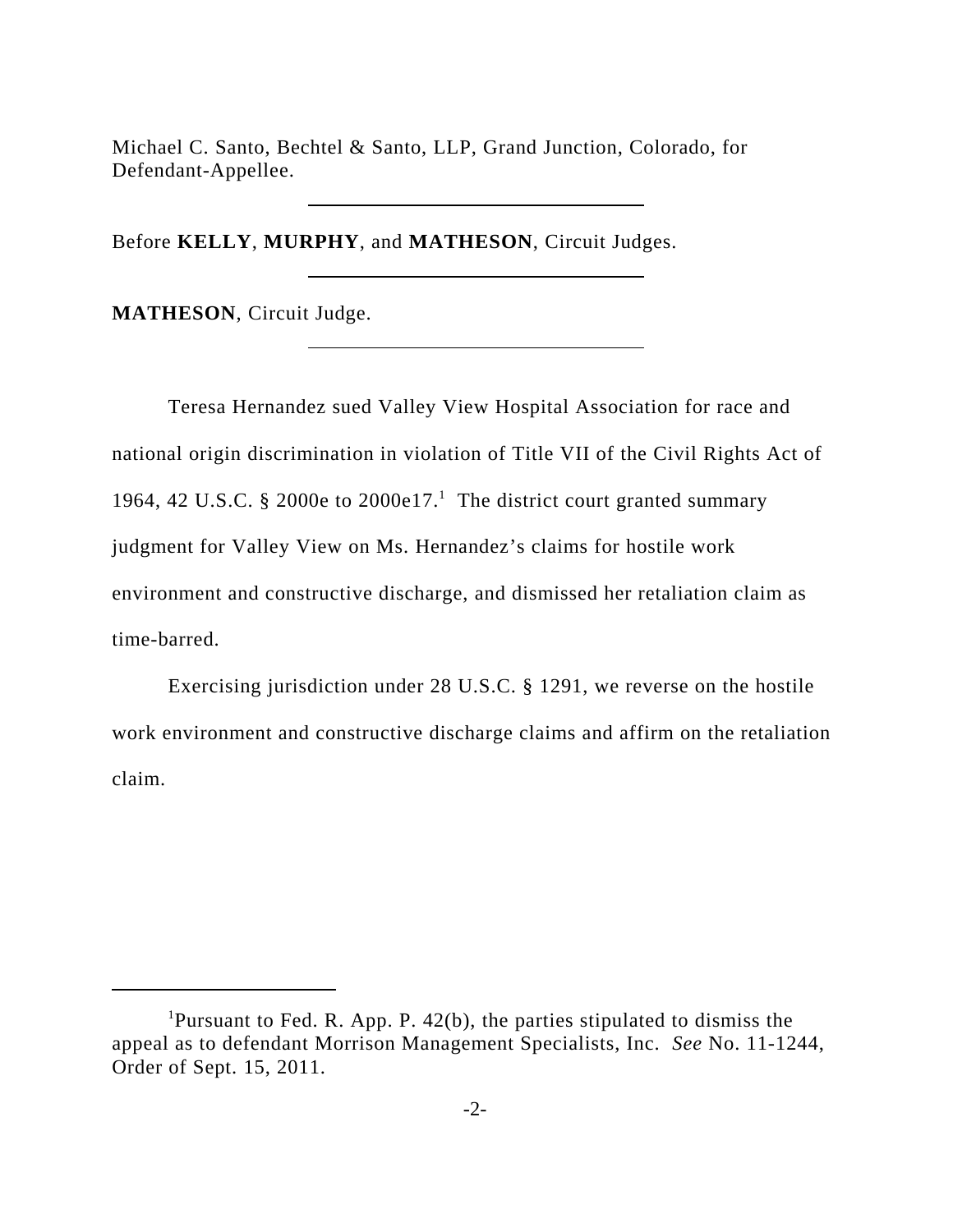#### I. **BACKGROUND**

### A. *Factual History*<sup>2</sup>

Ms. Hernandez, a Latina of Mexican origin, began working in 2001 at Valley View in the food services department. Marc Lillis and Nicholas Stillahn started supervising her in November 2004 and March 2005, respectively. Ms. Hernandez transferred out of food services in June 2005, but returned in October 2006. As discussed in detail below, Ms. Hernandez alleges that during the time Mr. Lillis and Mr. Stillahn supervised her, they frequently made racially derogatory jokes and comments about Latinos and Mexicans, and continued to do so despite her complaints to them that their remarks were offensive.

Ms. Hernandez provided the following examples in her discovery responses and at her deposition:

• Although Ms. Hernandez was not able to recall some dates, the racial joke Mr. Lillis repeated most often was to ask Mr. Stillahn, "[D]o you know why Mexicans don't BBQ?," and when Mr. Stillahn asked "[W]hy[?]," Mr. Lillis answered, "[B]ecause the beans go through the grill." Aplt. App. at 298, 427.

<sup>&</sup>lt;sup>2</sup>On an appeal from summary judgment, "we examine the record and all reasonable inferences that might be drawn from it in the light most favorable to the non-moving party," without making credibility determinations or weighing the evidence. *Pinkerton v. Colo. Dep't of Transp.*, 563 F.3d 1052, 1058 (10th Cir. 2009) (internal quotation marks omitted). The facts are presented accordingly.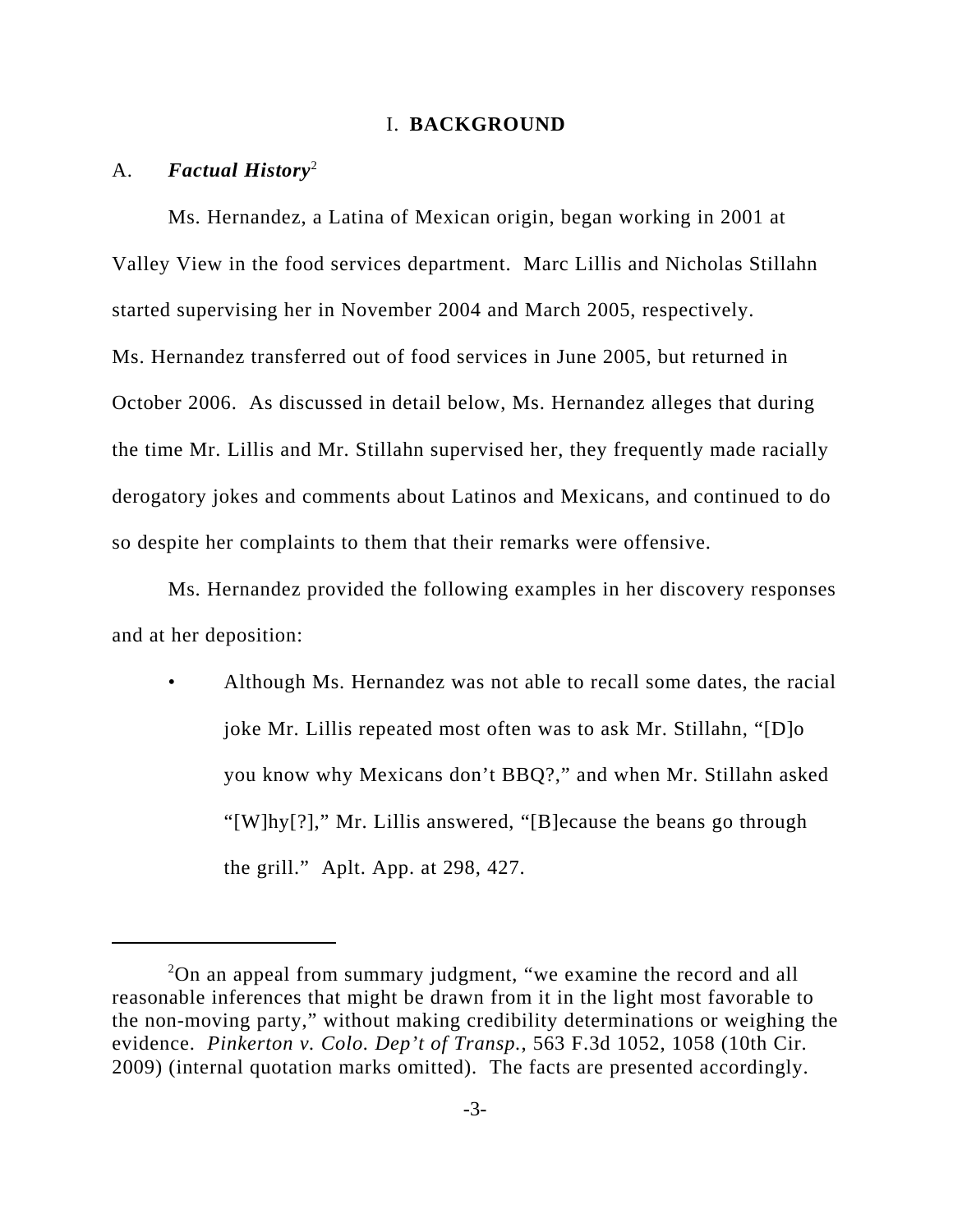- Mr. Lillis and Mr. Stillahn repeated another racial joke several times, once in December 2006: "[D]o you know why Mexicans and Latinos make tamales for Christmas? So they can have something to unwrap." *Id*. at 298, 427.
- Her supervisors repeated these and other racial jokes before and after her transfer. *Id*. at 299 (testifying Mr. Lillis made the barbeque joke three to five times); 302-03 (made the tamale joke three or four times); 427 (listing these as examples of the racial jokes). Ms. Hernandez repeatedly complained to Mr. Lillis and Mr. Stillahn that these jokes and comments were racist, inappropriate, and not nice. *Id*. at 301-03, 305-07.
- In June 2005, Barbara, a non-Latina co-worker, told the other employees, in front of Mr. Lillis, to "put ice in the cups. You're not in Mexico anymore." *Id*. at 300-01, 332. Ms. Hernandez told Mr. Lillis this remark was racist and that she was offended by it because she was from Mexico. *Id*. at 302. He laughed and said, "She's not talking about you. She's talking about a country." *Id*. Ms. Hernandez replied that she came from that country; Mr. Lillis answered, "Well, you're a citizen of the United States." *Id*.

 $-4-$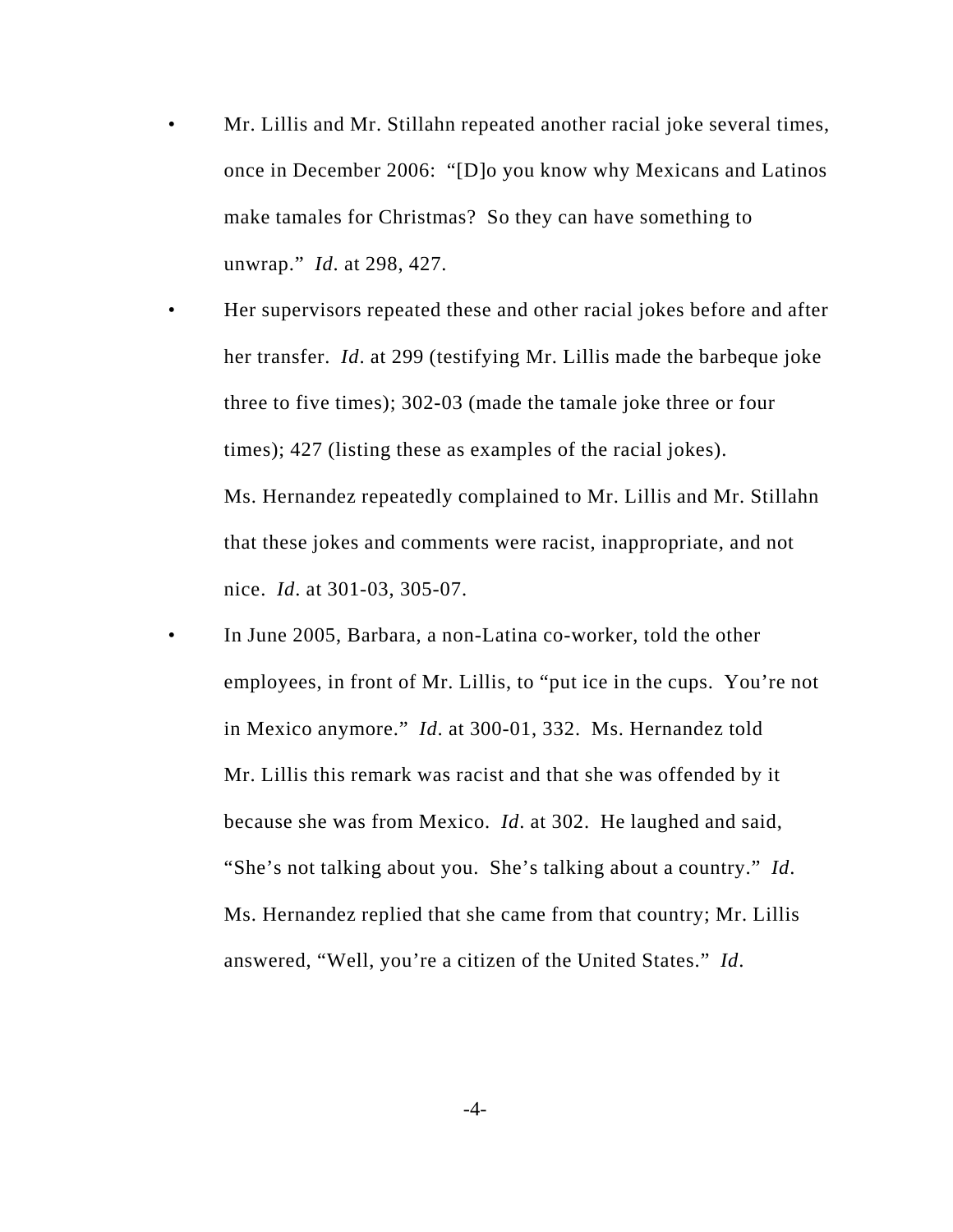- In August 2006, Mr. Lillis laughed at Ms. Hernandez's son's prom photo and said that only a Latino would wear tennis shoes to a prom. *Id*. at 303.
- In December 2006, Mr. Stillahn complained about having to work Christmas Day when Latino workers were going to be off, saying "Of course. My hair is not dark." *Id*. at 232. When Ms. Hernandez asked what he meant, he said, "I'm not a Latino." *Id*. She complained about this remark to Paul Tapia, another supervisor, who told her the remark was not racist. *Id*.
- In March 2007, when Ms. Hernandez's family members joined her for lunch, Mr. Stillahn asked her if they had paid for their lunches. When she said "yes," he challenged her because he had not seen her at the register. *Id*. at 233, 327. She told Mr. Stillahn that she thought he was being racist because some of her family are African-American, and she told him he could check the camera at the register.
- Every time he saw a Latino worker get a drink, Mr. Stillahn asked if they had paid for it, but he never asked that of a non-Latino worker. *Id.* at 234. Ms. Hernandez repeatedly complained to Mr. Lillis about this, but he never responded. *Id*. at 235.

-5-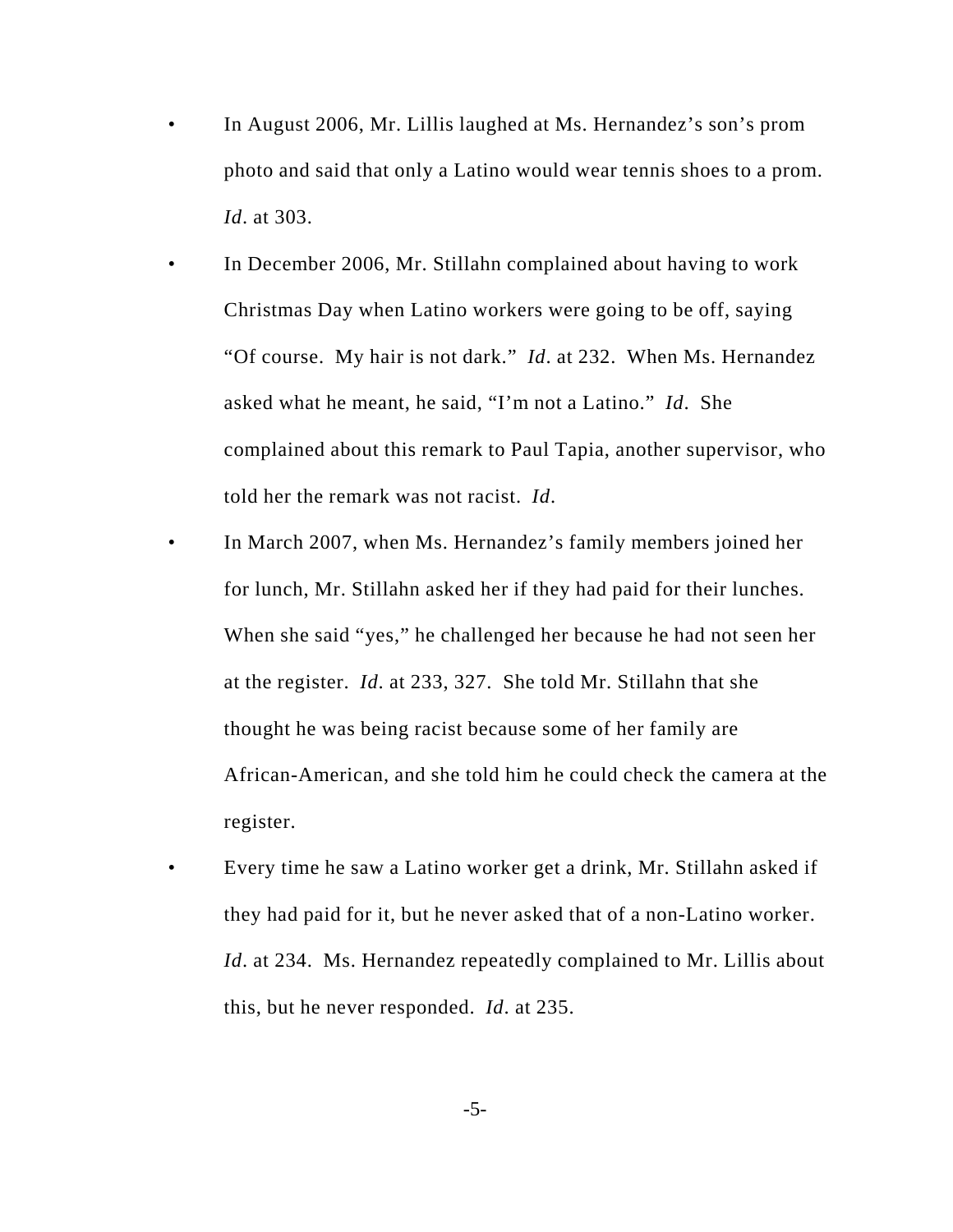- Mr. Stillahn chastised a Latino worker for wearing non-conforming shoes, but he said nothing to a white employee who did the same. *Id*. at 235-36.
- One day in June 2007, Mr. Lillis repeatedly asked Ms. Hernandez if, or made the accusation that, an accused murderer in the news with the Hernandez surname was her son or brother. *Id*. at 230-31. He asked this question every time he walked by her, at least five times, in front of others. *Id*. at 230-31, 428. She told Mr. Lillis she was unrelated to the murderer and that "[j]ust because my name is Hernandez and just because I'm a Latino doesn't mean my son murdered that guy." She repeatedly told him that his remark upset her, made her uncomfortable, and was racist. *Id*.

Ms. Hernandez testified that on July 20, 2007, Mr. Stillahn angrily yelled at her that the cafeteria had "looked like shit" the day before and then "started screaming." Aplt. App. at 238. Ms. Hernandez responded, "Well, maybe I'm not white enough." *Id.* She said Mr. Stillahn "got even more upset" and pushed a cart and kicked a door. *Id*. When she confirmed to Mr. Lillis that she had made that remark, he told her to go home.

That afternoon, Nikki Norton, Valley View's Human Resources Coordinator, told Ms. Hernandez she was being suspended for making the "not white enough" comment. Ms. Hernandez asked Ms. Norton why she was

-6-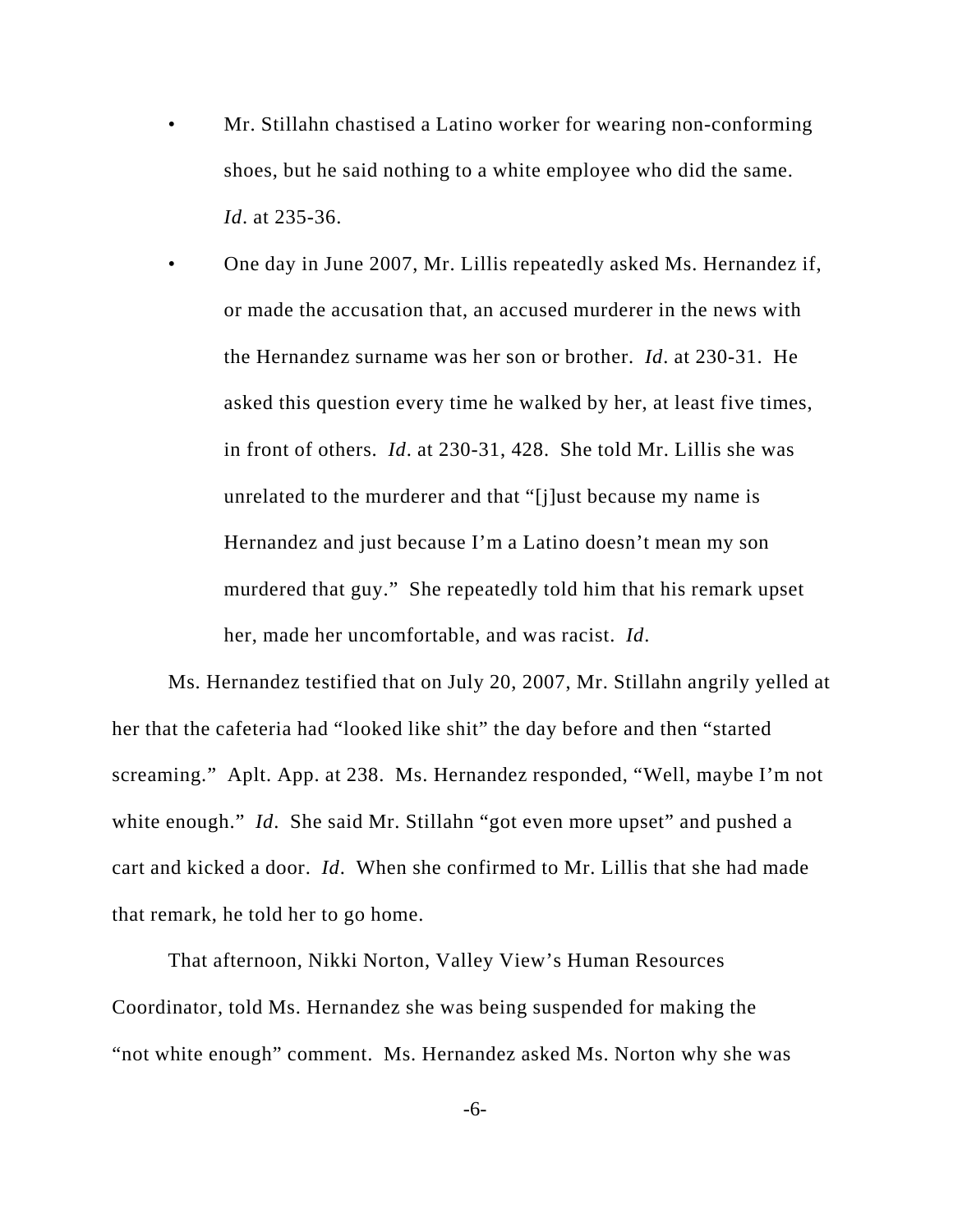being suspended for her comment when a non-Latina co-worker, Barbara, was not disciplined for making a remark Ms. Hernandez had complained at the time was racist and offensive to Mexicans. *Id.* at 317, 303-02. Ms. Hernandez told Ms. Norton about the racist jokes and comments that Mr. Lillis and Mr. Stillahn often made. *Id*.

That same day, Ms. Norton sent an email to Valley View's Administrative Director of Human Resources, Daniel Biggs, stating that Mr. Lillis and Mr. Tapia wanted to fire Ms. Hernandez because they "didn't want that type of person working here." *Id*. at 573. She told Mr. Biggs that she agreed Ms. Hernandez should be fired and told Mr. Lillis he first had to "get his ducks in a row' and write [Ms. Hernandez] up for job performance issues." *Id*. Ms. Norton further stated she would pull Ms. Hernandez's personnel file to see if there were other write-ups. *Id*. at 574.

Ms. Hernandez met with Mr. Lillis and Mr. Biggs on July 30, 2007, and asked to be reassigned to any other position at Valley View outside of food services because she did not feel safe working in the kitchen given how angry Mr. Stillahn had been. *Id*. at 247-48. Mr. Biggs denied her transfer request but offered her leave under the Family and Medical Leave Act (FMLA) until October 15, 2007, which Ms. Hernandez accepted.

-7-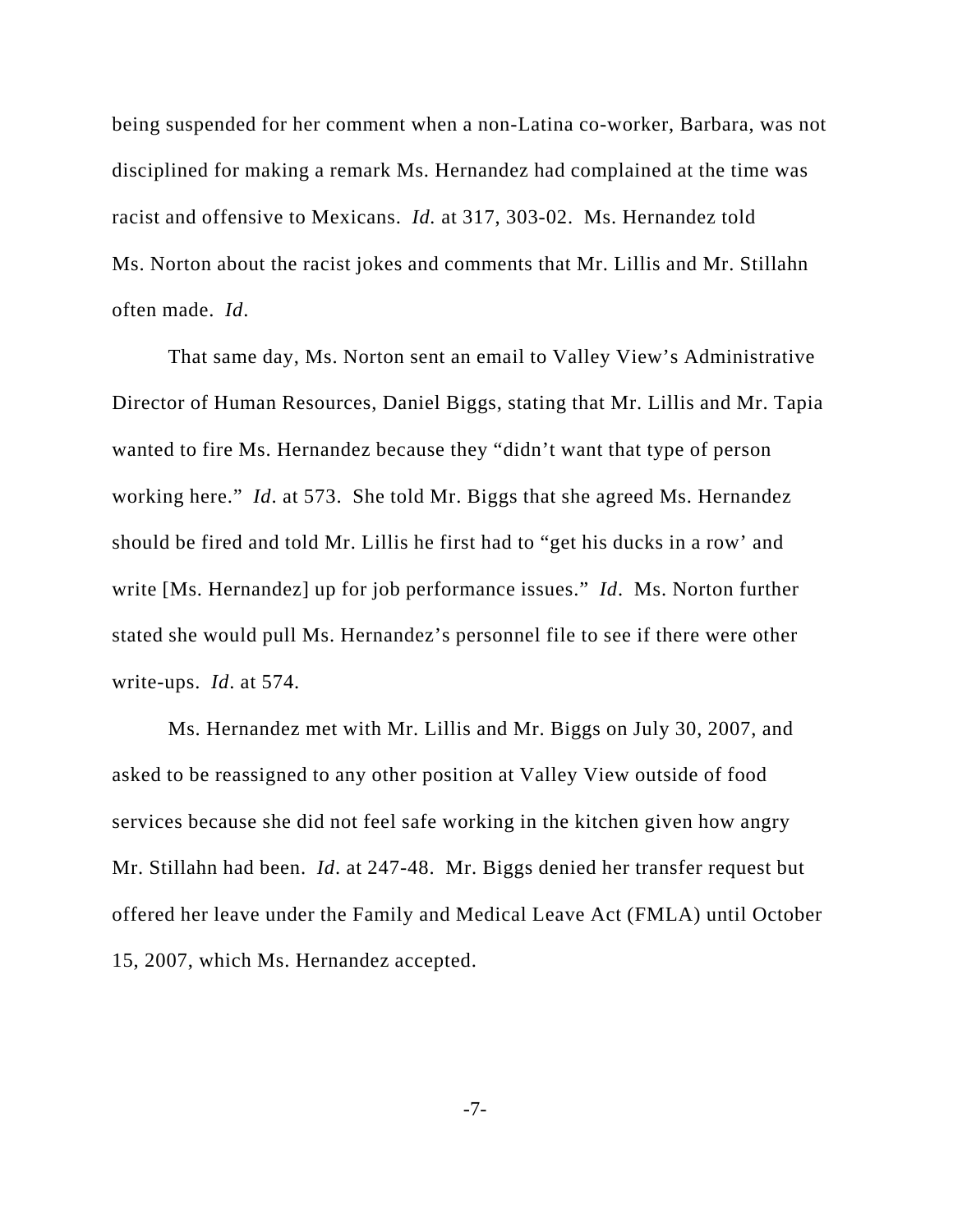Mr. Biggs met with Ms. Hernandez on October 12, 2007, to discuss "performance concerns raised with [Ms. Hernandez] but never formally documented." *Id.* at 572. Ms. Hernandez again requested a transfer to any position at Valley View other than food services, which Mr. Biggs denied. When Ms. Hernandez failed to return to work by October 18, 2007, Mr. Biggs terminated her employment.

### B. *Procedural History*

After exhausting her administrative remedies and obtaining a notice of right to sue from the Equal Employment Opportunity Commission (EEOC), Ms. Hernandez filed a complaint against Valley View claiming racial and national origin discrimination based on a hostile work environment and constructive discharge. In an amended complaint, she claimed retaliation.

Valley View moved for summary judgment. Ms. Hernandez submitted an affidavit from herself and one from a Latina co-worker, Raquel Nunez. In her affidavit, Ms. Hernandez gave another example of a racial joke, stating Mr. Lillis asked, "[d]o you know why blacks and Latino[s] never get married? . . . Well, blacks are lazy, and Latinos steal. So if they got married, a black Latino would be too lazy to steal." *Id*. at 552. She also stated that Mr. Stillahn and Mr. Lillis referred to a black cook using a racial epithet. *Id*. It is unclear from Ms. Hernandez's affidavit if she heard the latter reference or if she was relying on Ms. Nunez's affidavit.

-8-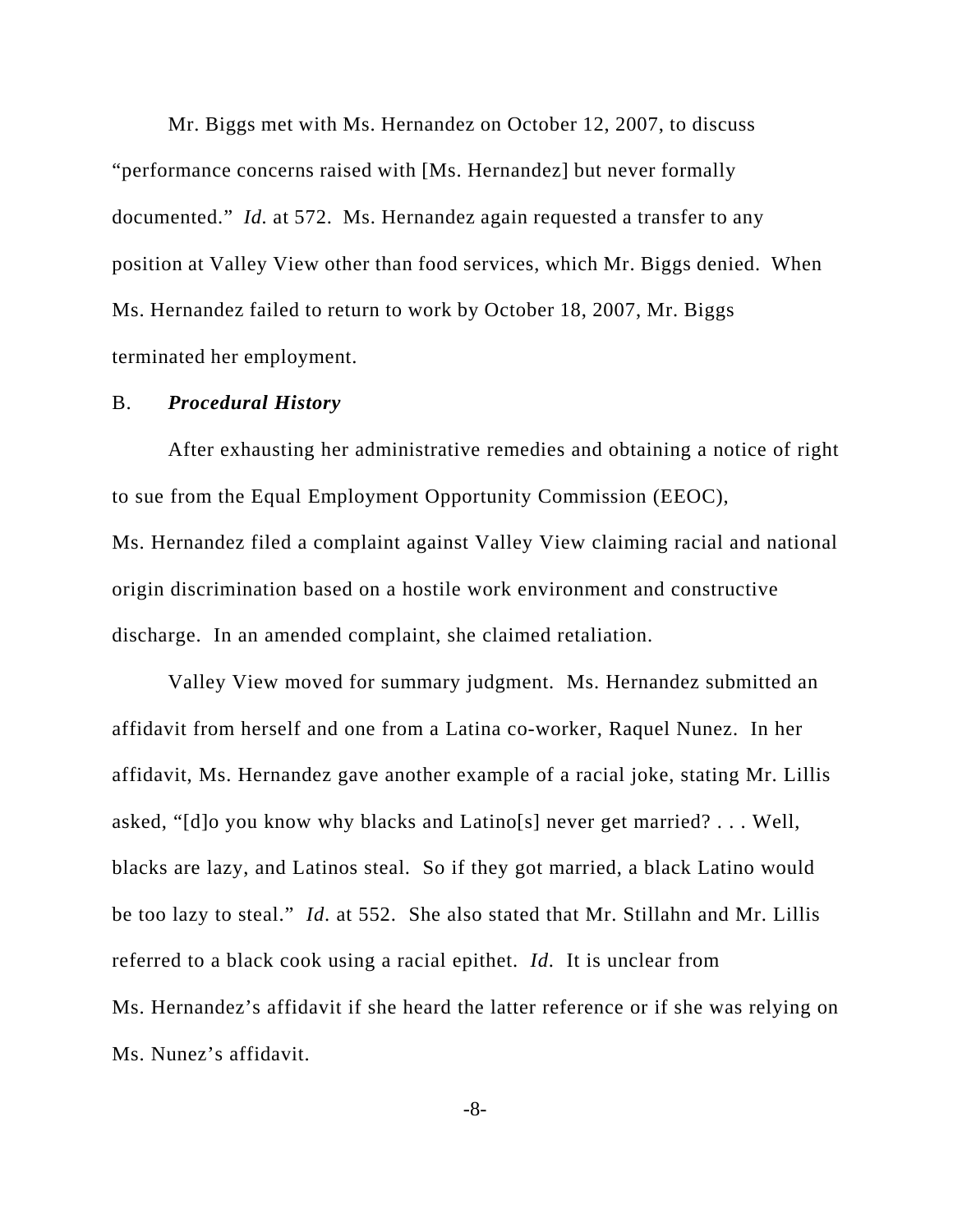Ms. Nunez stated in her affidavit that Mr. Lillis called the black cook a racial epithet, made fun of him, and excluded him from meetings. *Id*. at 563. Ms. Nunez stated that Mr. Lillis often questioned Latino workers if they had paid for their bottled drinks but never questioned white employees. *Id*. at 563-64.3

The district court granted summary judgment for Valley View on Ms. Hernandez's hostile working environment claim. It characterized Ms. Hernandez's evidence as only "a handful of racially insensitive jokes and comments over a period of more than three years," which, "while not laudable," would not support a racial or national origin hostile work environment claim. Aplt. App. at 613. It held the evidence demonstrated that Ms. Hernandez's supervisors were "boorish, infantile, and unprofessional," but ruled that she failed

<sup>&</sup>lt;sup>3</sup>We reject Valley View's argument that the district court should have disregarded the affidavits submitted in Ms. Hernandez's response as "sham affidavits." *See Franks v. Nimmo*, 796 F.2d 1230, 1237 (10th Cir. 1986) (stating "courts will disregard a contrary affidavit when they conclude that it constitutes an attempt to create a sham fact issue"). To be disregarded as a sham, an affidavit must contradict prior sworn statements. *See Law Co., Inc. v. Mohawk Constr. & Supply Co., Inc*., 577 F.3d 1164, 1169 (10th Cir. 2009). Ms. Hernandez's affidavit does not contradict her prior deposition testimony. She did not testify, as Valley View claims, that she heard only two jokes. At her deposition, Valley View asked her to describe Mr. Lillis's racial jokes. She described the barbeque and tamale jokes and "[s]tuff like that." Aplt. App. at 298. Valley View's counsel then asked her to describe other jokes. She answered: "So many. It's like - just remembering makes me -" at which point Valley View's counsel interrupted her answer. *Id*. at 299. Ms. Hernandez's testimony reflects that she described the barbeque and tamale jokes as examples. Her affidavit and Ms. Nunez's provided additional examples that did not contradict her testimony.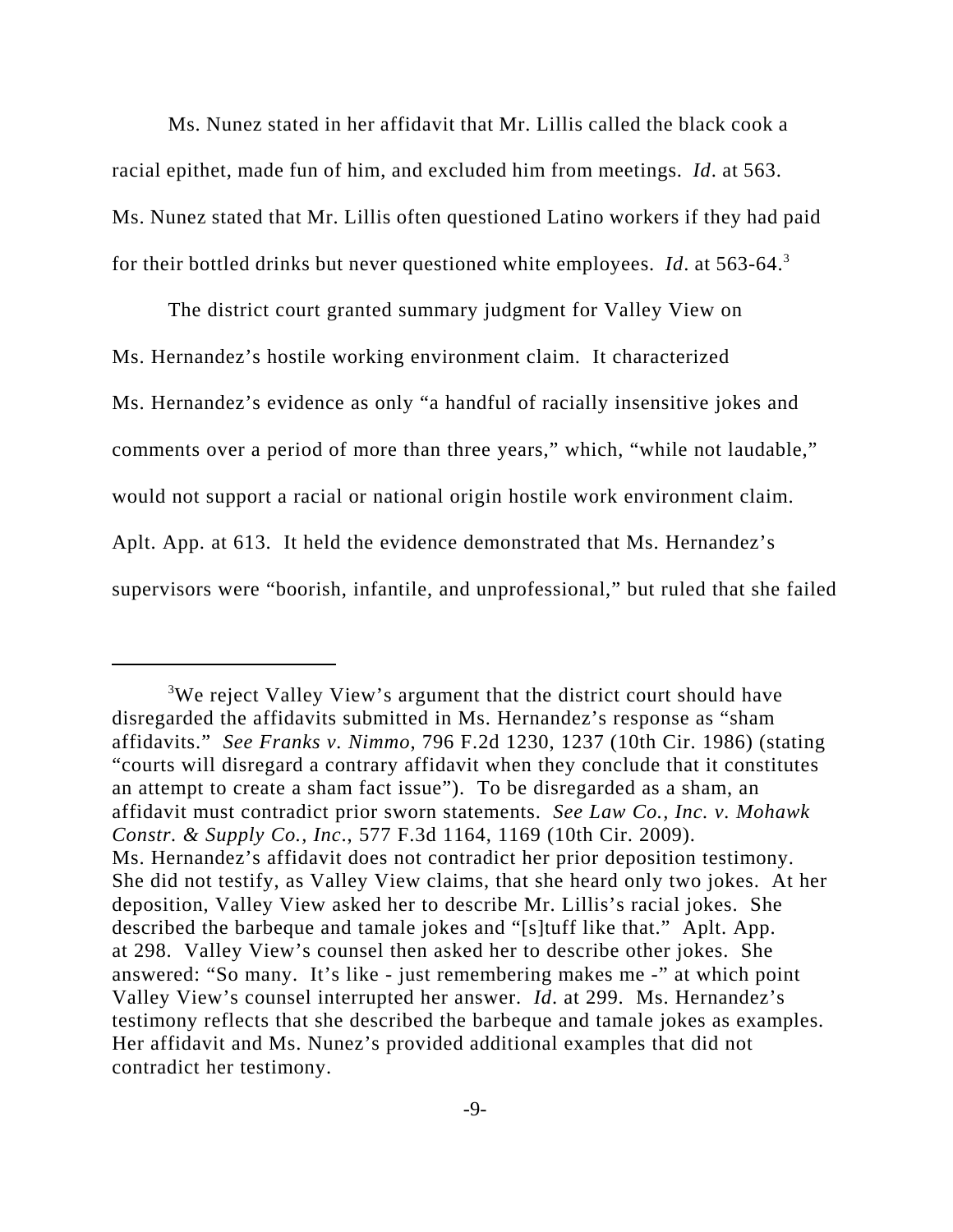to present evidence of a "'steady barrage of opprobrious racial comments.'" *Id*. (quoting *Bolden v. PRC Inc.*, 43 F.3d 545, 551 (10th Cir. 1994) (holding that a plaintiff does not make a sufficient showing of a pervasively hostile work environment with a few isolated incidents, but must show "a steady barrage of opprobrious racial comments") (internal quotation marks omitted)). The district court stated Ms. Hernandez provided "few specifics" to support her allegations of insensitive jokes and disparate treatment, noting it was unclear if the jokes or the questions about paying for drinks were directed at Ms. Hernandez personally. Aplt. App. at 613-14.

The district court also granted summary judgment for Valley View on the constructive discharge claim. Based on its ruling that Ms. Hernandez failed to demonstrate sufficiently severe conditions to constitute a hostile work environment, it held she could not prove constructive discharge premised on a claim that her workplace was so intolerable that she had no choice but to resign.

Finally, the district court ruled that Ms. Hernandez's amended complaint showed on its face that the applicable statute of limitations on her retaliation claim had expired, and dismissed it for failure to state a claim. In doing so, it rejected her argument that the claim related back to her original complaint.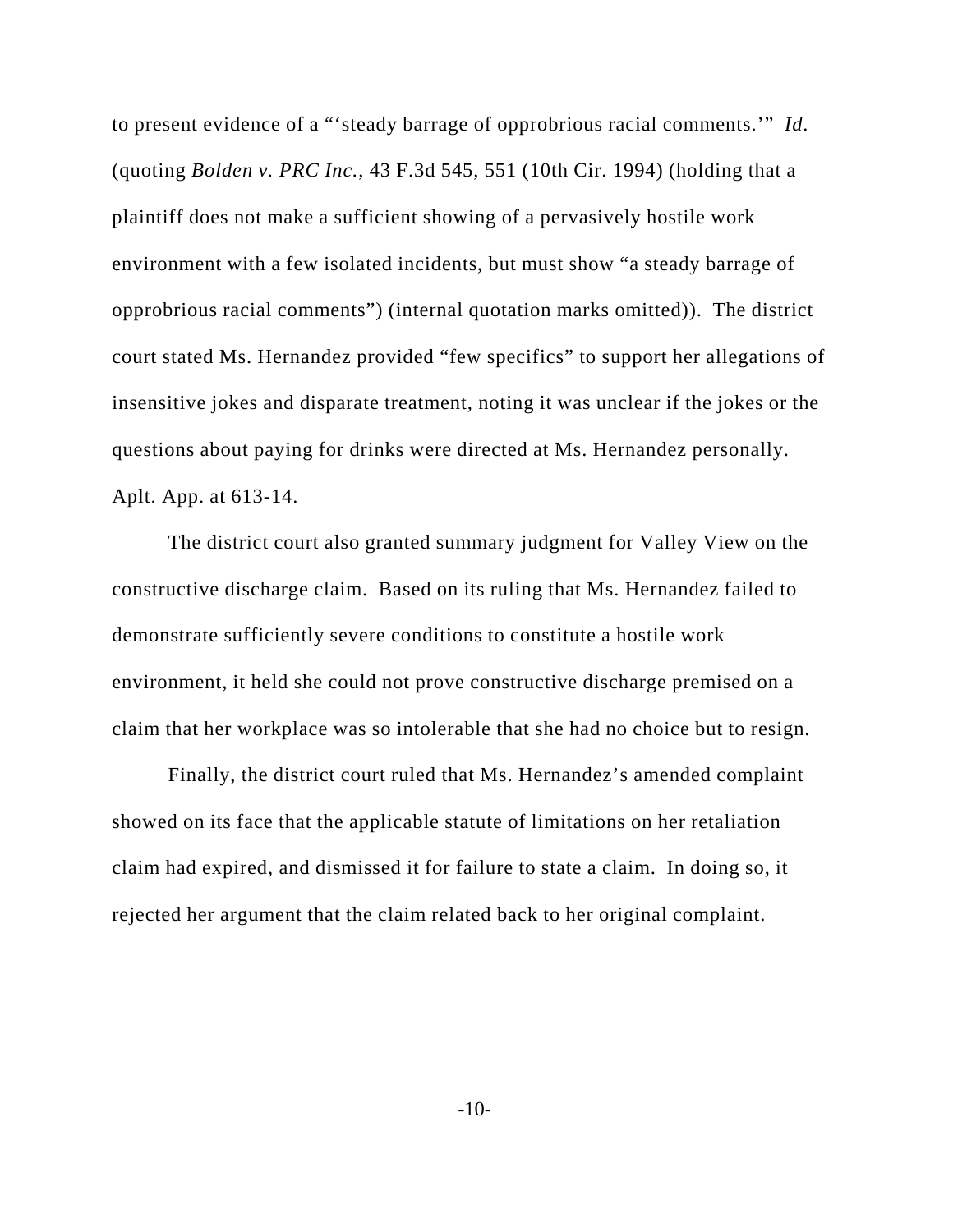### II. **STANDARDS OF REVIEW**

Ms. Hernandez's hostile work environment and constructive discharge claims were dismissed on summary judgment. "We review the grant of judgment de novo, applying the same standards as the district court." *Simmons v. Sykes Enters., Inc.*, 647 F.3d 943, 947 (10th Cir. 2011). Summary judgment is appropriate only "if the movant shows that there is no genuine dispute as to any material fact and the movant is entitled to judgment as a matter of law." Fed. R. Civ. P. 56(a).

The district court dismissed Ms. Hernandez's retaliation claim under Fed. R. Civ. P. 12(b)(6) as time-barred by the applicable statute of limitations, rejecting her argument that her new claim should relate back to her original complaint under Fed. R. Civ. P. 15(c). "We review de novo the dismissal of an action under Rule 12(b)(6) based on the statute of limitations." *Braxton v. Zavaras*, 614 F.3d 1156, 1159 (10th Cir. 2010); *see also Garrett v. Fleming*, 362 F.3d 692, 695 (10th Cir. 2004) ("We review de novo the district court's application of Rule 15(c) to undisputed facts, a purely legal interpretation." (internal quotation marks omitted)).

### III. **DISCUSSION**

## A. *Hostile Work Environment Claim*

On appeal, Ms. Hernandez contends the district court incorrectly applied the summary judgment standards by failing to construe evidence in the light most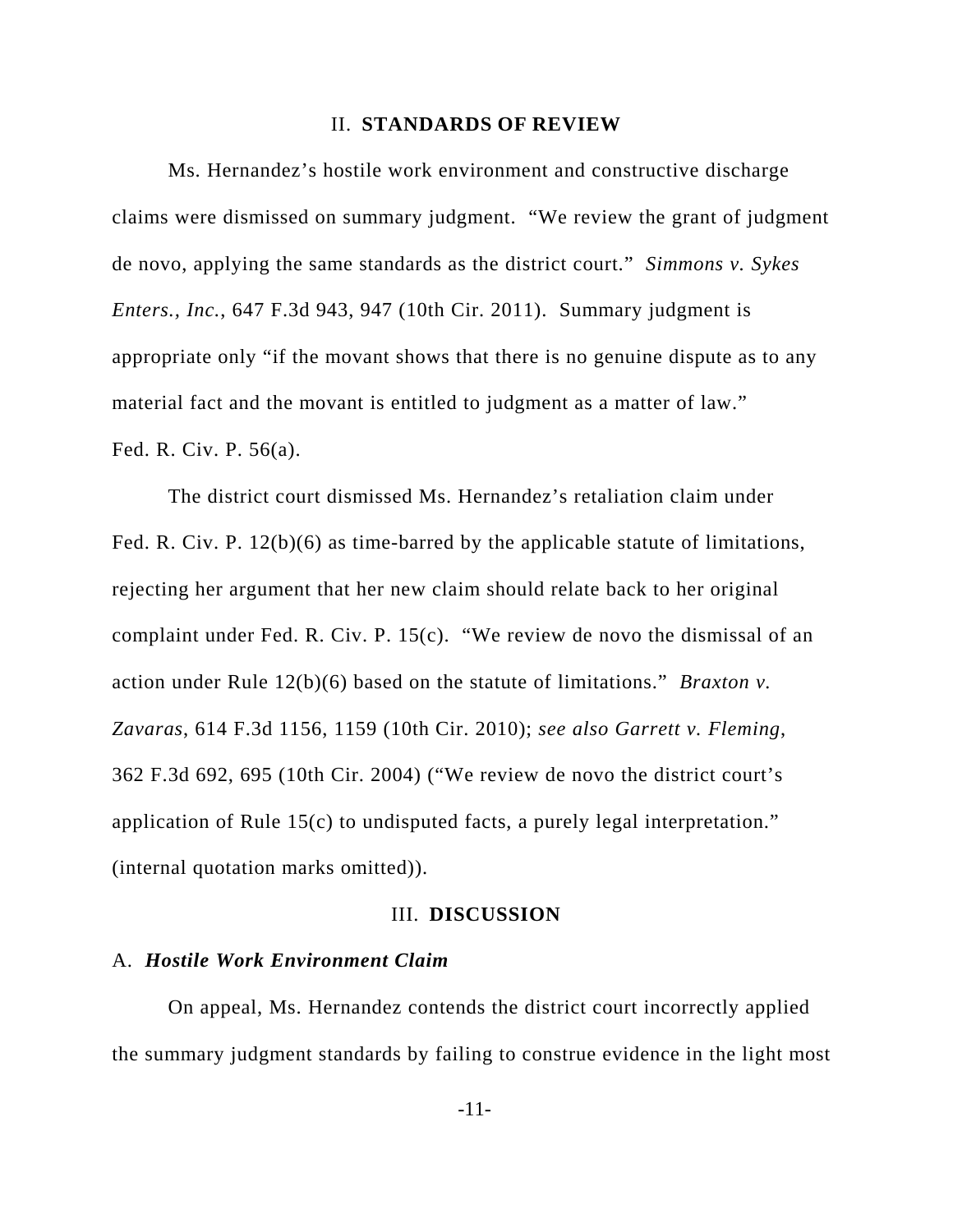favorable to her as the non-moving party, and by resolving factual issues in favor of defendants. She further contends she presented sufficient evidence of a hostile work environment to withstand Valley View's motion for summary judgment. We agree.

### 1. *Hostile Work Environment Requirements*

Under Title VII, it is "'an unlawful employment practice for an employer . . . to discriminate against any individual with respect to his compensation, terms, conditions, or privileges of employment, because of such individual's race, color, religion, sex, or national origin.'" *Harris v. Forklift Sys., Inc.*, 510 U.S. 17, 21 (1993) (quoting 42 U.S.C. § 2000e-2(a)(1)). "This includes an employee's claims of a hostile work environment based on race or national origin discrimination." *Herrera v. Lufkin Indus., Inc.*, 474 F.3d 675, 680 (10th Cir. 2007).

We have recognized that "Title VII does not establish a general civility code for the workplace. Accordingly, the run-of-the-mill boorish, juvenile, or annoying behavior that is not uncommon in American workplaces is not the stuff of a Title VII hostile work environment claim." *Morris v. City of Colo. Springs*, 666 F.3d 654, 663-64 (10th Cir. 2012) (internal quotes and citations omitted). "To survive summary judgment on a claim alleging a racially hostile work environment, [the plaintiff] must show that a rational jury could find that the workplace is permeated with discriminatory intimidation, ridicule, and insult, that

-12-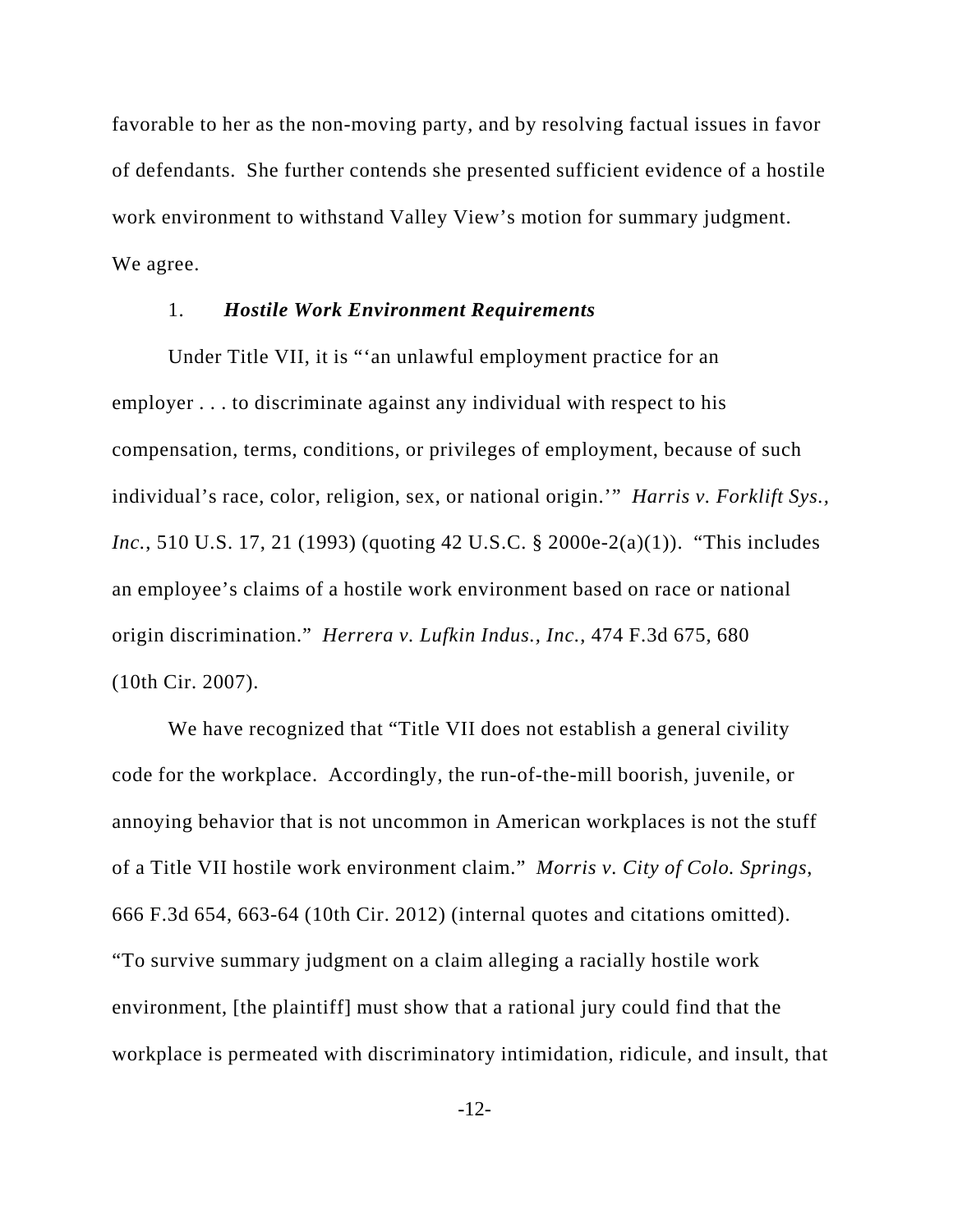is sufficiently severe or pervasive to alter the conditions of the victim's employment and create an abusive working environment," and that the victim "was targeted for harassment because of [her] race or national origin." *Id.* (brackets and internal quotation marks omitted).

"The applicable test for a hostile work environment has both objective and subjective components. A dual standard asks both whether the plaintiff was offended by the work environment and whether a reasonable person would likewise be offended," and both must be proved. *Id*. at 664 (internal quotes and citations omitted).

"[There] is not, and by its nature cannot be, a mathematically precise test" for a hostile work environment claim. *Harris*, 510 U.S. at 22. Courts determine whether an environment is hostile or abusive by looking at such factors as "the frequency of the discriminatory conduct; its severity; whether it is physically threatening or humiliating, or a mere offensive utterance; and whether it unreasonably interferes with an employee's work performance." *Id*. at 23. "[T]he severity and pervasiveness evaluation [of a hostile work environment claim] is particularly unsuited for summary judgment because it is quintessentially a question of fact." *O'Shea v. Yellow Tech. Servs., Inc.*, 185 F.3d 1093, 1098 (10th Cir. 1999) (internal quotation marks omitted); *E.E.O.C. v. PVNF, L.L.C.*, 487 F.3d 790, 798 (10th Cir. 2007) (same).

-13-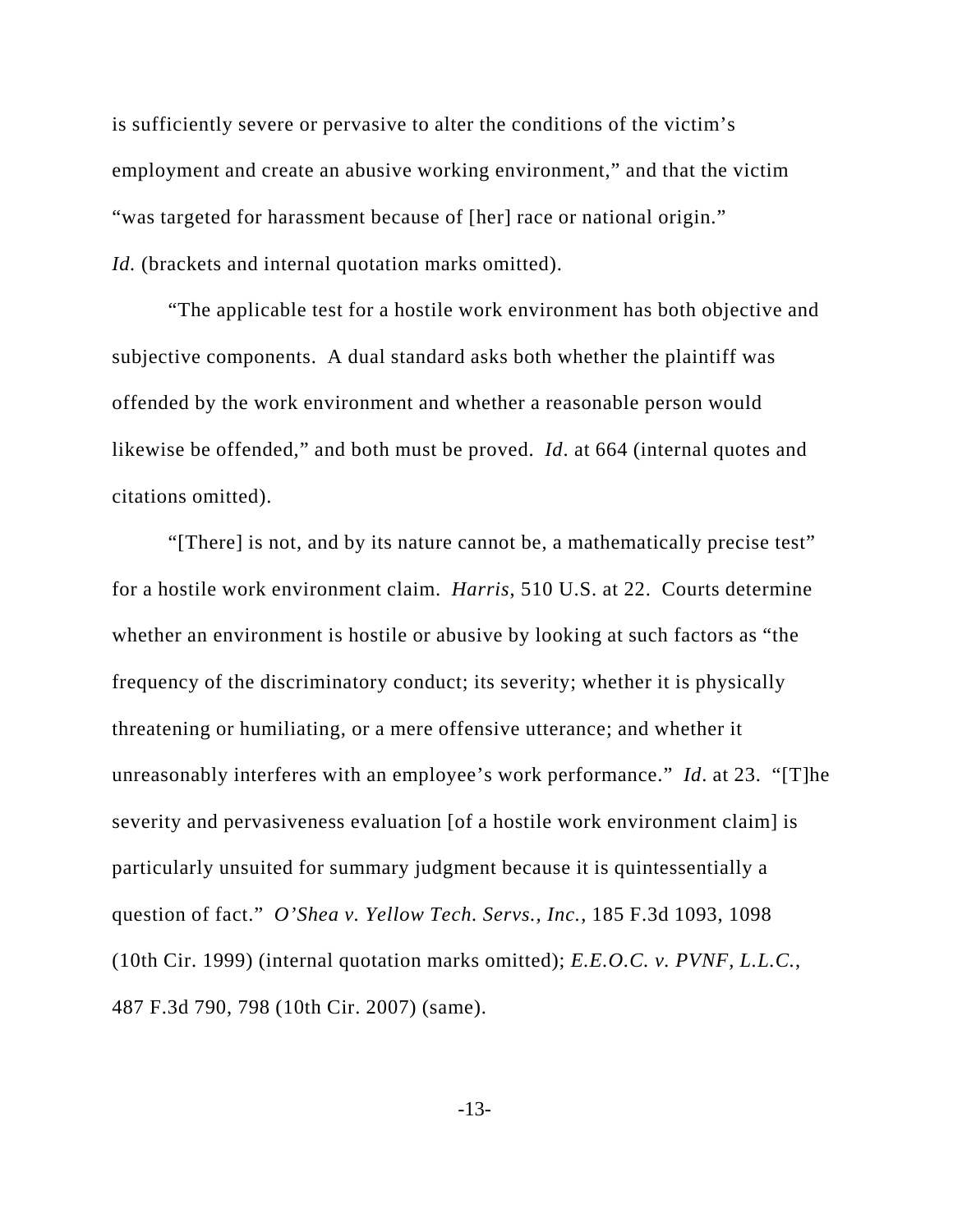### 2. *Sufficient Evidence of Hostile Work Environment*

Viewing the record as a whole and in the light most favorable to Ms. Hernandez, we conclude that a rational jury could find that her workplace was permeated with discriminatory intimidation, ridicule, and insult that was sufficiently severe or pervasive to alter her conditions of employment.

A rational factfinder could conclude that Ms. Hernandez experienced more than a "handful" of "sporadic" racially derogatory jokes and comments. Aplt. App. at 613. During the approximately fourteen months that Mr. Lillis supervised her, Mr. Lillis and Mr. Stillahn repeatedly subjected her to racially insensitive and offensive comments and jokes, including the Mexican-barbeque comment three to five times, the Mexican-tamale comment three or four times, and the black-Latino marriage comment at least once. In addition, Mr. Lillis accused her family member of being a murderer based on Ms. Hernandez's surname, accused her family of not paying for lunch, and referred to a black cook using a racial epithet. Ms. Hernandez promptly and frequently complained to her supervisors about the offensiveness of the racial comments. *See Herrera*, 474 F.3d at 680-81 (noting plaintiff's unheeded complaints of harassment to employer's human resources attorney as evidence that she was subjectively offended).

Ms. Hernandez marshaled sufficient evidence of both objective and subjective offensiveness to withstand summary judgment. *See Herrera*, 474 F.3d

-14-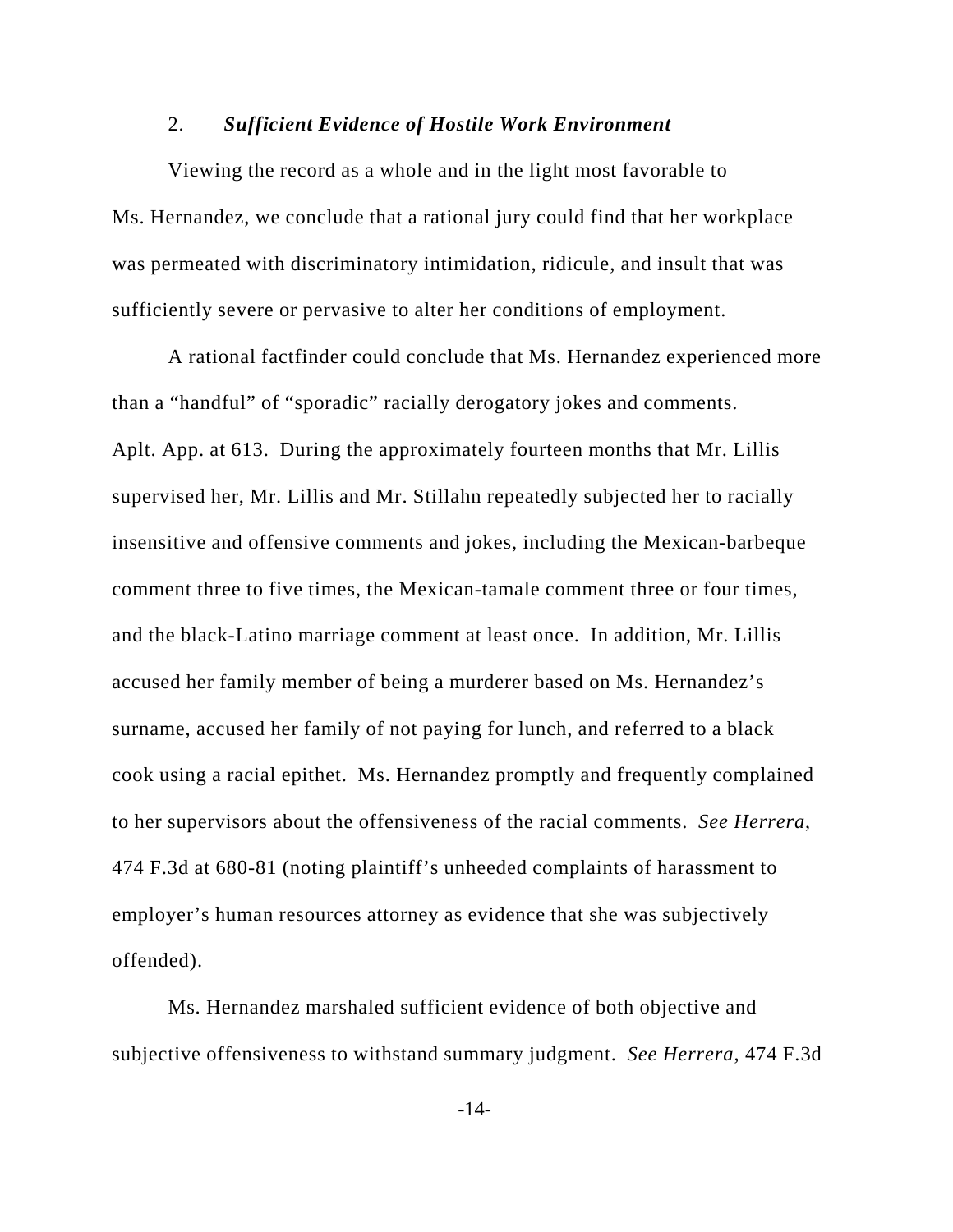at 680-81. A reasonable jury could find that Ms. Hernandez was offended by the work environment and that a reasonable person likewise would be offended.

### a. *District Court's Analysis*

The district court relied on *Bolden*, 43 F.3d at 551, in holding that Ms. Hernandez failed to demonstrate a "steady barrage of opprobrious racial comments." "In *Bolden*, we held that only two overtly racial comments and one arguably racial remark over the course of the plaintiff's eight years of employment did not constitute pervasive conduct." *Smith v. Northwest Fin. Acceptance, Inc.*, 129 F.3d 1408, 1414 (10th Cir. 1997). By our count, Ms. Hernandez presented evidence of at least a dozen racially offensive comments and jokes over the fourteen months Mr. Lillis supervised her in food services.<sup>4</sup> But "the word 'pervasive' is not a counting measure" and the "trier of fact utilizes a broader contextual analysis." *Herrera*, 474 F.3d at 680 n.3.

<sup>&</sup>lt;sup>4</sup>Valley View asserts that Ms. Hernandez only established "three incidents with racial overtones that were directed toward her over a six year period." Aplee. Br. at 29-30. In addition to including the years before Mr. Lillis began working at Valley View, it arrives at this lower number by parsing out the various instances of harassment and excluding some based on its characterization of them as racially neutral or not directed at Ms. Hernandez. As discussed further below, such parsing ignores the "'totality of the circumstances' test." *PVNF,* 487 F.3d at 799; *Penry v. Fed. Home Loan Bank of Topeka*, 155 F.3d 1257, 1262 (10th Cir. 1998) ("Our precedents . . . eschew such a mechanical approach to analyzing hostile work environment claims.). Indeed, "the very term 'environment' indicates that allegedly discriminatory incidents should not be examined in isolation." *Id*.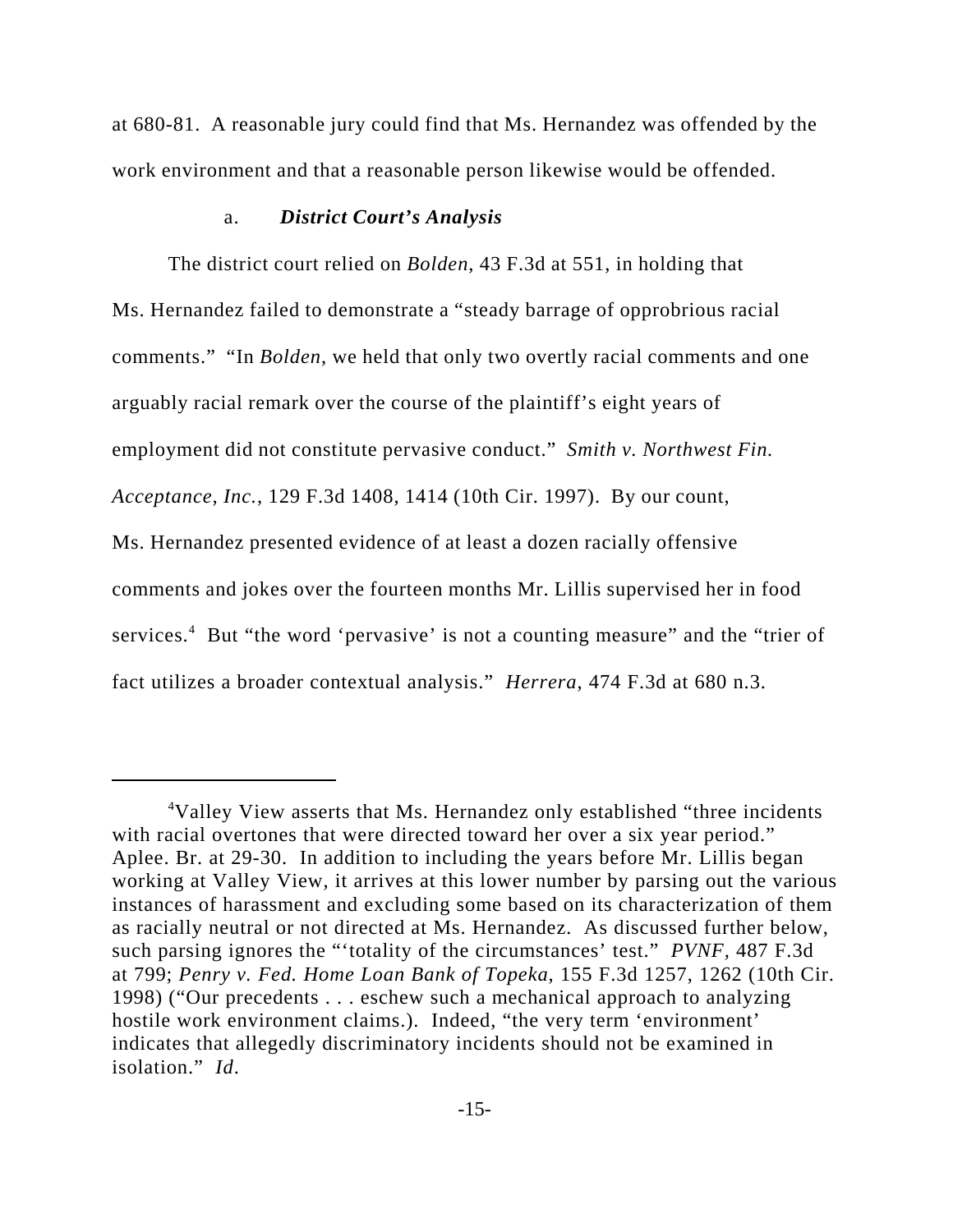Considering the frequency, content, and context of the derogatory statements, we conclude that Ms. Hernandez established a genuinely disputed issue of fact as to the pervasiveness of the harassment in her work environment. *See Smith*, 129 F.3d 1415 (holding evidence of six sexually derogatory statements over twenty-three months, some repeated frequently, sufficient to support a finding of pervasive harassment).

The district court, citing *Ford v. West*, 222 F.3d 767, 777 (10th Cir. 2000) (holding that vague, conclusory statements are insufficient), said that Ms. Hernandez provided "few specifics" to support her allegations of insensitive jokes and disparate treatment. Aplt. App. at 613. We disagree. Although Ms. Hernandez was not always able to give precise dates, she was often able to narrow the time frame to a particular month or time of year. She provided more specific details than the plaintiff in *Ford*, who only "baldly assert[ed] he was continuously subjected to racial slurs," and provided no record citations to any "content, context or date of such slurs." 222 F.3d at 777. Ms. Hernandez presented specific examples of her supervisors' racial jokes, identified general time frames, and provided the relevant content and context of these comments.

#### b. *Valley View's Arguments*

Valley View argues that many of the alleged incidents were not directed at Ms. Hernandez. Although the record, viewed in the light most favorable to Ms. Hernandez, indicates most of them were directed at her individually or as part

-16-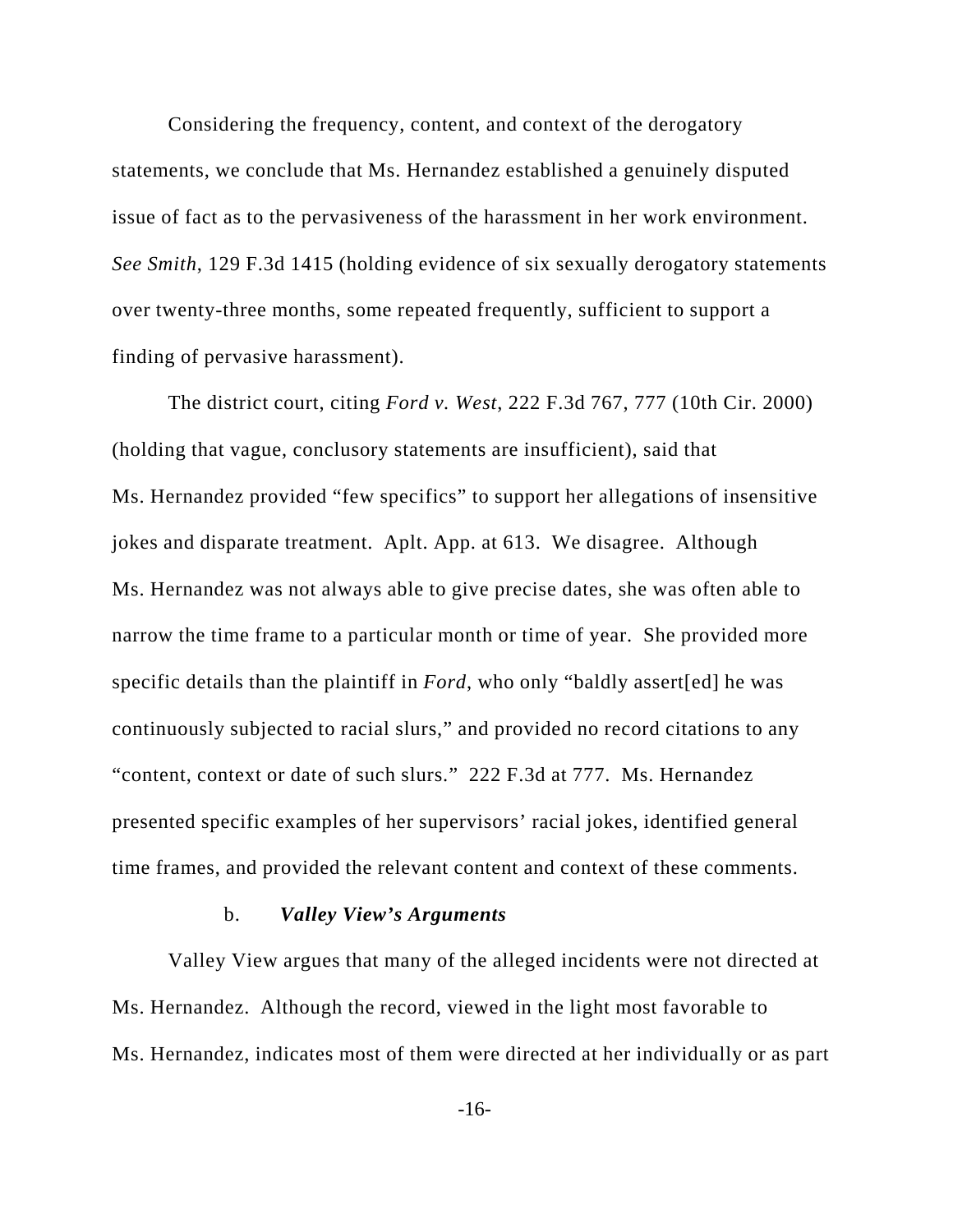of the Latino employees, we have held that derogatory comments need not be directed at or intended to be received by the victim to be evidence of a hostile work environment. *See PVNF*, 487 F.3d at 798. The "totality of the circumstances" is "the touchstone of [a hostile work environment] analysis." *Id.* at 799; *see also Harris*, 510 U.S. at 23. "[E]vidence of a general work atmosphere, including evidence of harassment of other racial minorities may be considered in evaluating a claim, as long as [the plaintiff] presents evidence that [she] knew about the offending behavior." *Tademy v. Union Pac. Corp.*, 614 F.3d 1132, 1146 (10th Cir. 2008) (brackets and internal quotation marks omitted).

It is unclear from the record whether Ms. Hernandez heard or was aware of the racially offensive references to the black cook. She testified, however, that she heard all the other racially tinged comments and jokes. And, contrary to Valley View's assertion, the cook references are relevant to her claim whether or not they were directed at her personally. *See McCowan v. All Star Maint., Inc.*, 273 F.3d 917, 925, n.10 (10th Cir. 2001) (holding that comments not directed at plaintiff, including a supervisor who called another worker the n-word, were relevant to the evaluation of hostile work environment claim).

Valley View also argues that three of the incidents were not "racially motivated" and "cannot be considered" in the hostile work environment analysis. Aplee. Br. at 24-25. It characterizes Mr. Lillis's accusation that Ms. Hernandez's son or brother was a murderer was "nothing more than general teasing"; argues

-17-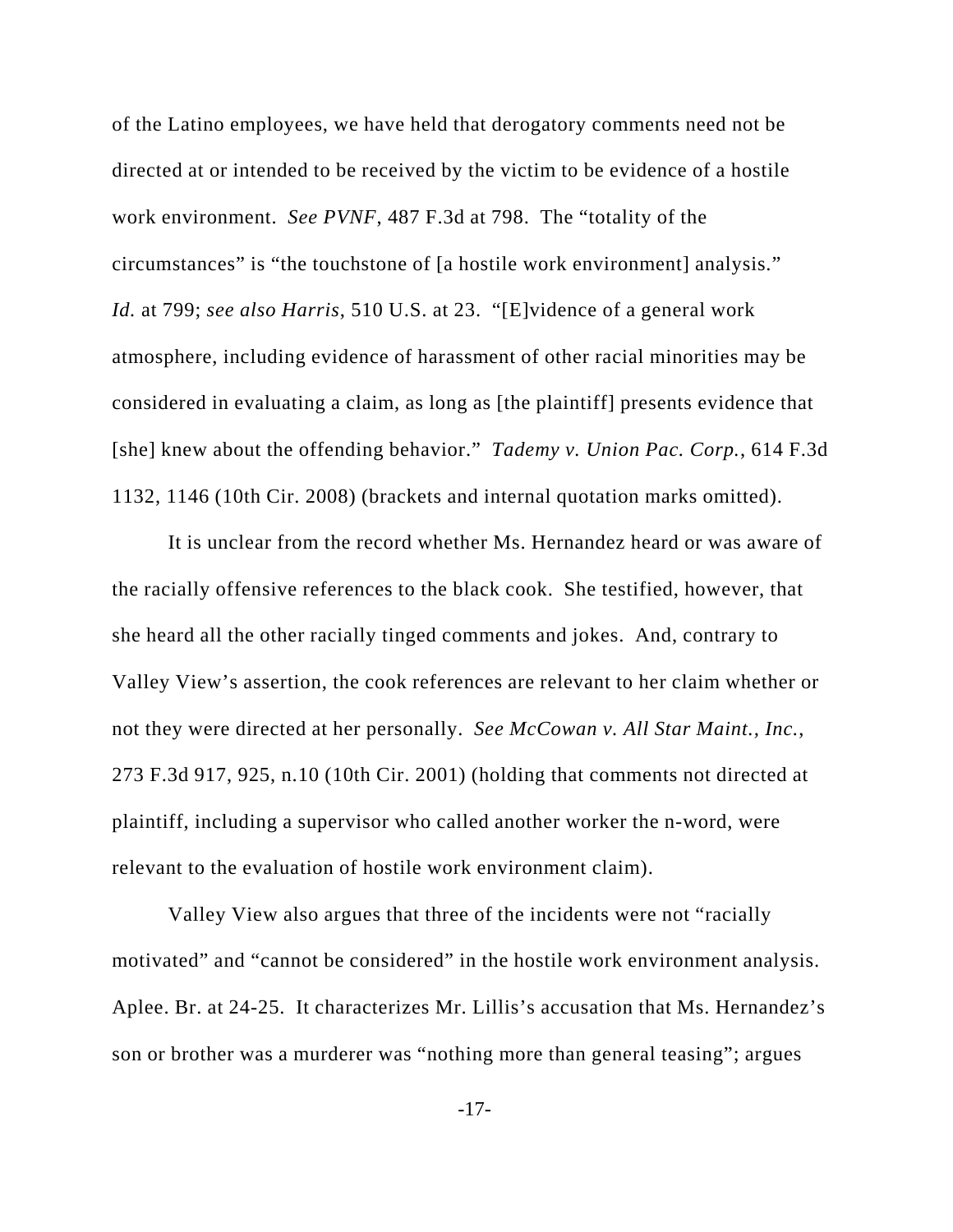that when Mr. Lillis asked Ms. Hernandez if her family paid for lunch, he might have been motivated simply by payment concerns; and asserts that Mr. Stillahn only "question[ed]"<sup>5</sup> Ms. Hernandez about the mess in the cafeteria because it was his job to ensure cleanliness. *Id*. Even if these incidents could be construed as racially neutral, Valley View's argument fails.

Hostile work environment "harassment must be racial or stem from racial animus." *Tademy*, 614 F.3d at 1139 (brackets and internal quotation marks omitted). But Valley View misconstrues this circuit's precedent in asserting these incidents should be excluded from our analysis. We have long held that "[f]acially neutral abusive conduct can support a finding of [racial] animus sufficient to sustain a hostile work environment claim when that conduct is viewed in the context of other, overtly [racially]-discriminatory conduct." *O'Shea*, 185 F.3d at 1097; *Penry v. Fed. Home Loan Bank of Topeka*, 155 F.3d 1257, 1263 (10th Cir. 1998) ("Even where the motive behind the alleged conduct was not the plaintiff's [race or national origin], the court may still consider that conduct relevant when evaluating whether ambiguous conduct was in fact

<sup>5</sup> Valley View's sanitized word choice falls short of conveying Ms. Hernandez's evidence, which is that Mr. Stillahn said the "place looked like shit," "was angry," "started screaming," "pushed the cart and kicked the door," and that Ms. Hernandez "was afraid" and "tried to stay away from him." Aplt. App. at 238.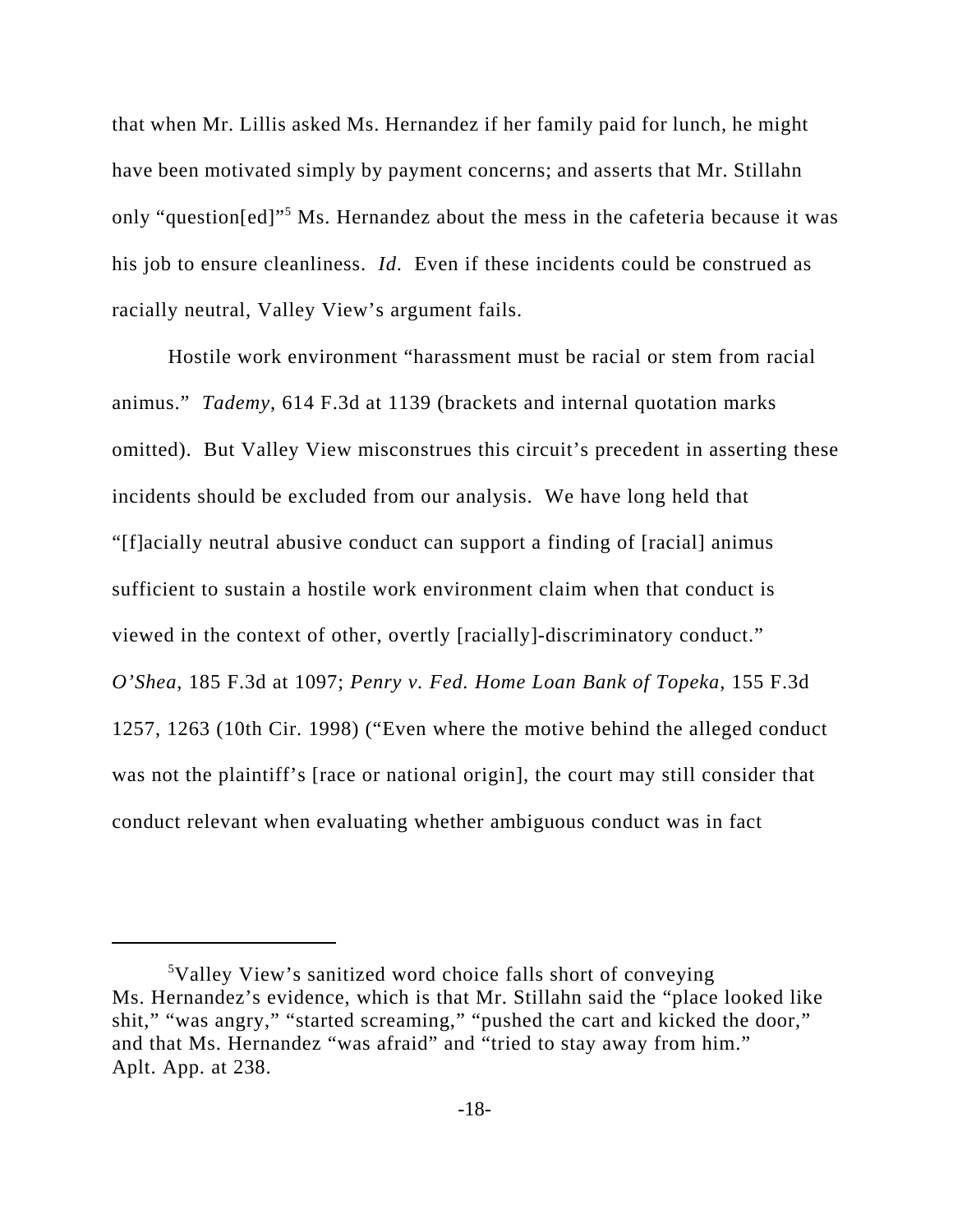[racially]-motivated or whether [racially]-motivated conduct was so severe [or] pervasive as to create Title VII liability.").

This is because what is important in a hostile environment claim is the *environment*, and [racially]-neutral harassment makes up an important part of the relevant work environment. Conduct that appears [racially]-neutral in isolation may in fact be [race]-based, but may appear so only when viewed in the context of other [race]-based behavior. Thus, when a plaintiff introduces evidence of both [race]-based and [race]-neutral harassment, and when a jury, viewing the evidence in context, reasonably could view all of the allegedly harassing conduct . . . as the product of [racial] hostility, then it is for the fact finder to decide whether such an inference should be drawn.

*Chavez v. New Mexico*, 397 F.3d 826, 833 (10th Cir. 2005) (citation and internal quotation marks omitted) (holding that plaintiffs "can use a substantial amount of arguably [racially]-neutral harassment to bolster a smaller amount of [race]-based conduct on summary judgment").

 Valley View's argument that these three incidents were not based in racial animus "should take place before a jury that will have the opportunity to evaluate the evidence, demeanor, and candor of witnesses." *Tademy*, 614 F.3d at 1146. Ms. Hernandez testified she was upset and offended by Mr. Lillis's accusation that her family had not paid for lunch and that her son or brother was a murderer. She was so afraid of Mr. Stillahn's anger when he blamed her for the kitchen mess that she tried to avoid him and was afraid to return. These incidents must be viewed in context and "cannot simply be discarded . . . but must be weighed on the side of reasonable inferences." *McCowan*, 273 F.3d at 925 n.10.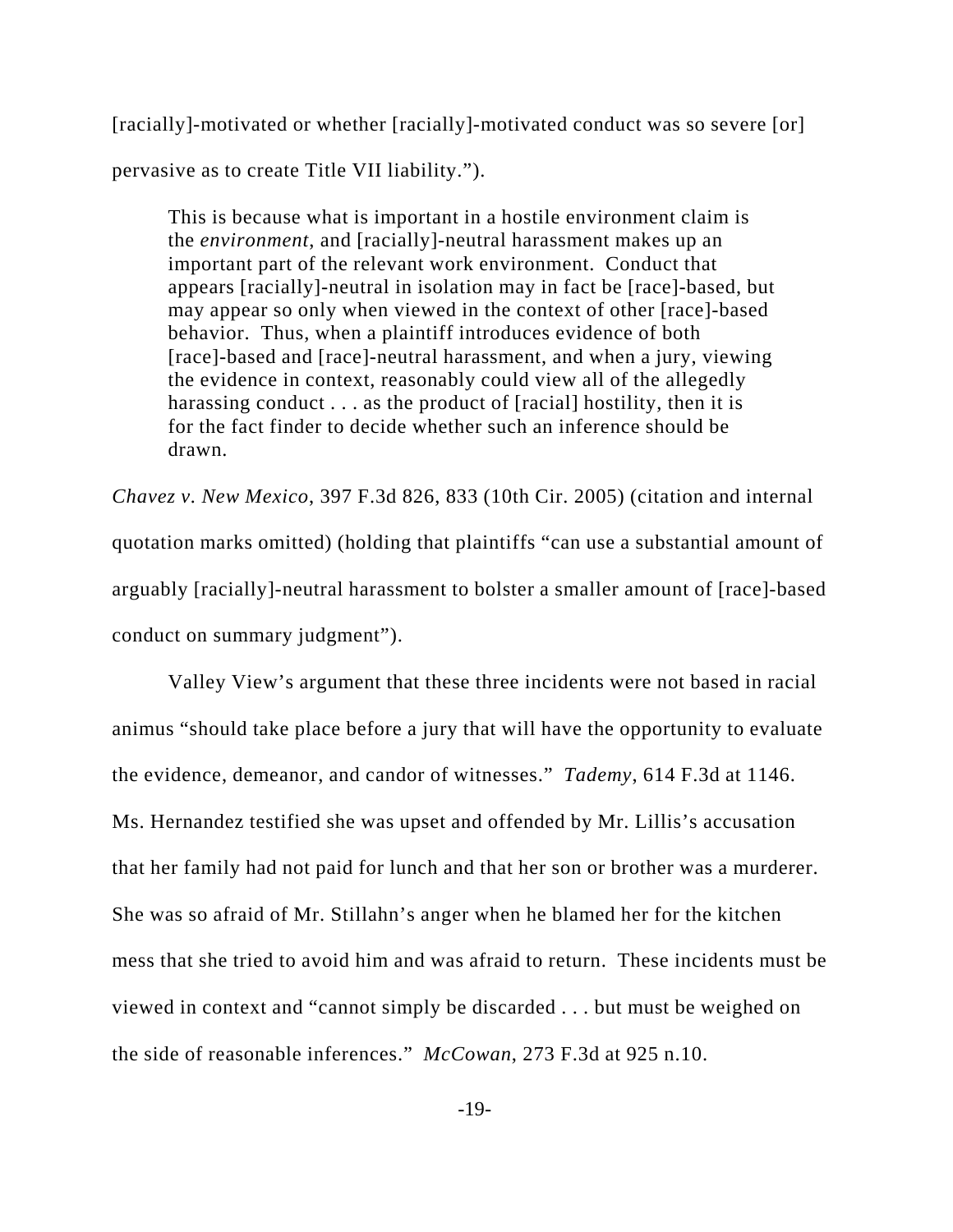In sum, a reasonable jury could conclude that "[Ms. Hernandez's] workplace [was] permeated with discriminatory intimidation, ridicule, and insult, that [was] sufficiently severe or pervasive to alter the conditions of [her] employment and create an abusive working environment." *Herrera*, 474 F.3d at 680 (internal quotation marks omitted).

### B. *Constructive Discharge Claim*

Ms. Hernandez claims she was constructively discharged as a result of the hostile work environment combined with working conditions so unreasonable she could not return to work in the food services department when her FMLA leave expired. "[A] hostile-environment constructive discharge claim entails something more [than conduct that amounts to actionable harassment]: A plaintiff who advances such a compound claim must show working conditions so intolerable that a reasonable person would have felt compelled to resign." *Pa. State Police v. Suders,* 542 U.S. 129, 147 (2004). Further, "an employer is strictly liable for supervisor harassment that culminates in a tangible employment action," and a constructive discharge that is precipitated by an official act qualifies as a tangible employment action. *Id.* at 137, 148-49 (internal quotation marks omitted).

Ms. Hernandez bases her constructive discharge claim on Valley View's (1) denying her July 2007 request to be transferred to any department not under the supervision of Mr. Lillis and Mr. Stillahn; (2) deciding to fire her the same

 $-20-$ 

\* \* \*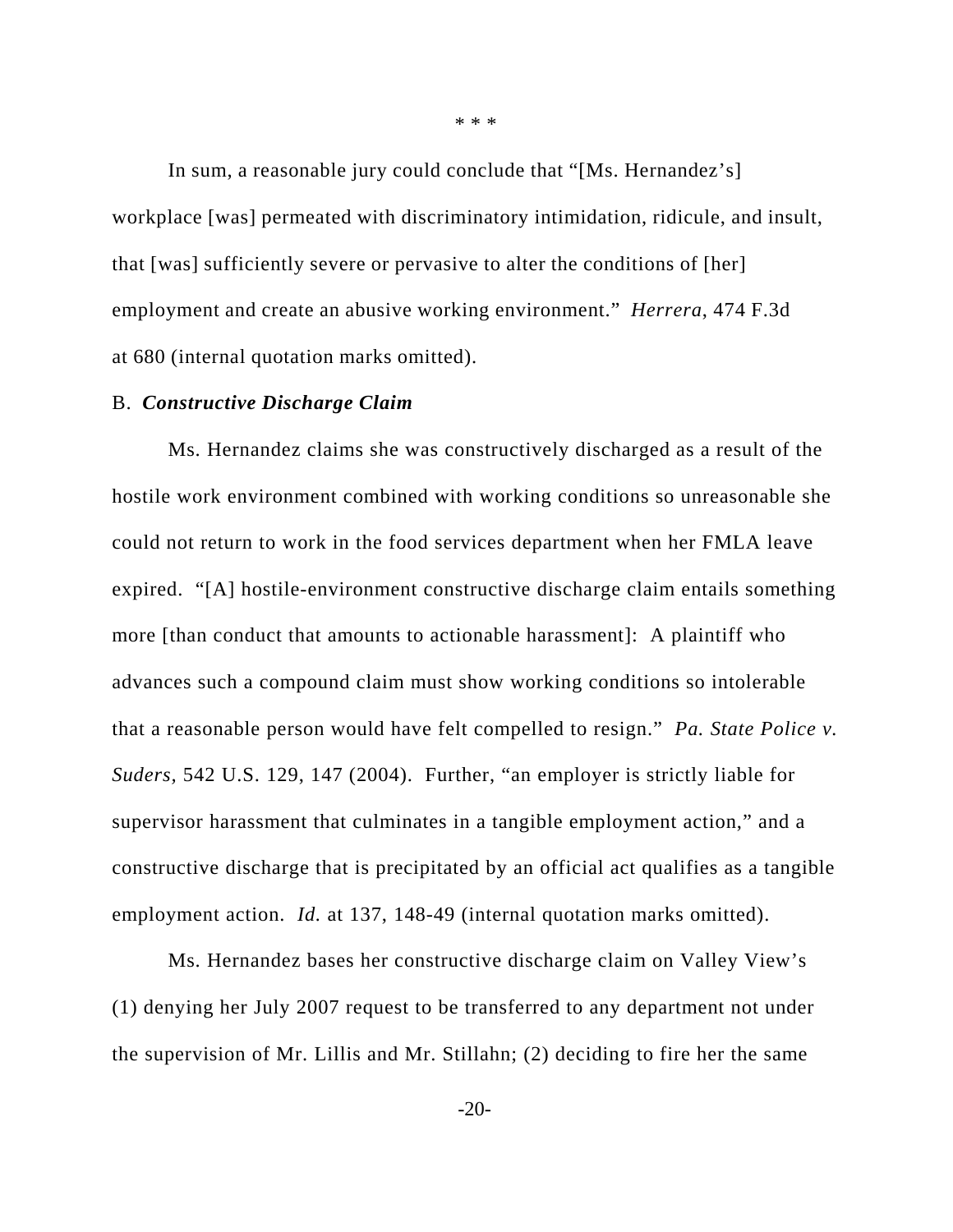day she reported her discrimination allegations by documenting as-yet undocumented performance issues; (3) placing her on unpaid leave when she did not return to work the day after her suspension and after failing to tell her it was only a half-day suspension; (4) preventing her from working until a meeting ten days after her suspension; and (5) presenting her, at the end of her FMLA leave, with new, after-the-fact performance criticisms and again denying her request not to work under the supervision of her harassing supervisors.

The district court ruled that "[h]aving failed to produce evidence sufficient to make out a claim of hostile work environment racial harassment, [Ms. Hernandez] perforce cannot sustain the more onerous burden of proving a racial or national origin discrimination claim premised on constructive discharge." Aplt. App. at 614. In light of our holding that Ms. Hernandez presented sufficient evidence of a racially hostile work environment to withstand summary judgment, and because the district court's dismissal of her constructive discharge claim is based on its summary judgment decision on her hostile work environment claim, the district court's dismissal of her constructive discharge claim must also be reversed and remanded for further consideration.

### C. *Retaliation Claim*

Title VII requires a plaintiff claiming employment discrimination to file a complaint within 90 days of receipt of a right-to-sue letter from the EEOC. 42 U.S.C. § 2000e-5(f)(1). Ms. Hernandez filed a timely complaint at the end of

-21-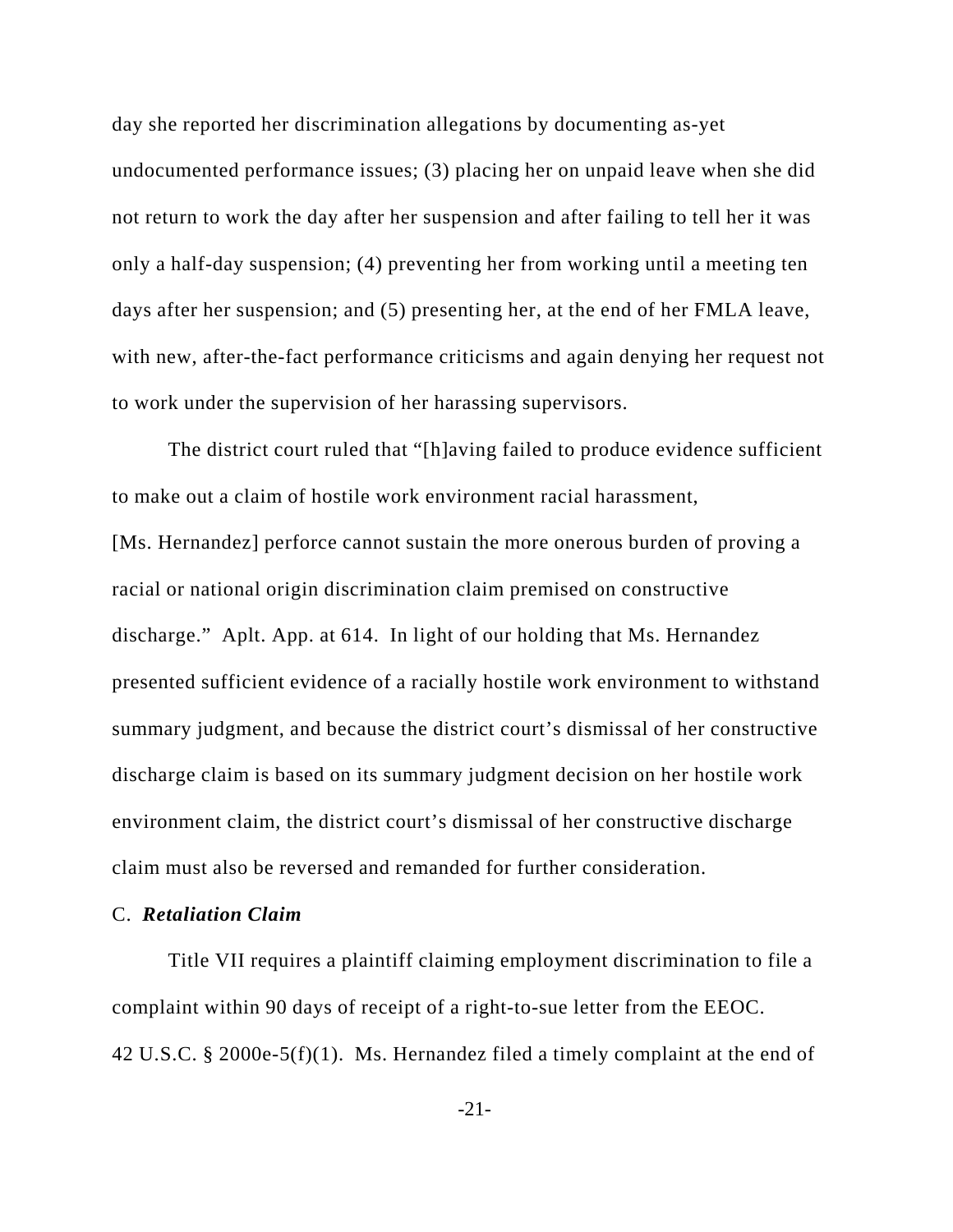the 90-day limitations period. Five months later, she amended her complaint to add a new claim for retaliation in violation of Title VII. The parties do not dispute that the retaliation claim was filed well beyond  $\S 2000e-5(f)(1)'s$ deadline. Instead, Ms. Hernandez argued, in response to Valley View's Rule 12(b)(6) motion to dismiss, that her newly added claim related back to her timely original complaint under Fed. R. Civ. P. 15(c).

In limited circumstances, Rule 15(c) saves an otherwise untimely amendment by deeming it to "relate back" to the conduct alleged in the timely original complaint. Specifically, Rule  $15(c)(1)(B)$  provides that an amendment "relates back" to the date of the "original pleading" if the "amendment asserts a claim . . . that arose out of the conduct, transaction, or occurrence set out – or attempted to be set out – in the original pleading." Interpreting this language, the Supreme Court has held that relation back is improper when the amended claim "asserts a new ground for relief supported by facts that differ in both time and type from those the original pleading set forth." *Mayle v. Felix*, 545 U.S. 644, 650 (2005).

The district court ruled that Ms. Hernandez's amended complaint did not relate back because the retaliation claim raised new and discrete allegations that were not pled in her original complaint. Based on our review of the original and amended complaints, we agree. Her retaliation claim is based on factual allegations that were new and discrete from the facts she originally pled.

-22-